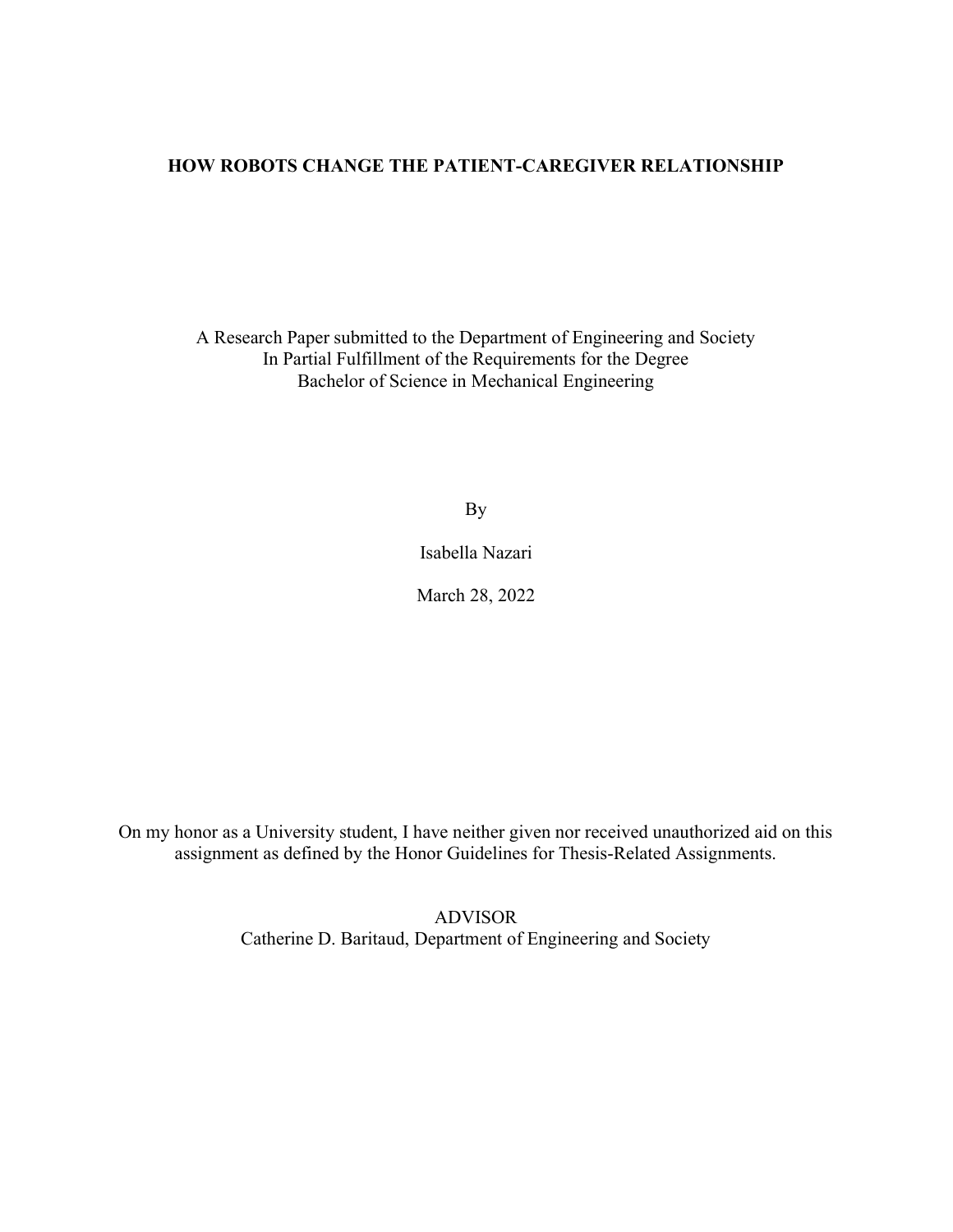There has been a vastly growing research interest in both the cause and cure of

Amyotrophic Lateral Sclerosis (ALS) since the 1990s (Keirnan et al., 2011, p. 942). According to the ALS Association, ALS is "a progressive neurodegenerative disease that affects nerve cells in the brain and the spinal cord," and someone gets diagnosed with the disease every 90 minutes (Understanding ALS section). Because ALS causes a disconnect between the brain and the muscles, a wearable upper limb exoskeleton would be useful in assisting with everyday tasks, by taking the load off of the user's muscles and putting it onto the device. While upper limb exoskeletons are not new to the world of robotics, most of them are heavy and bulky and therefore, uncomfortable to wear, especially for persons with physical disabilities.

The technical project aims at creating an upper-limb exoskeleton using soft materials that are lightweight and comfortable for the users. Combining sensors, pneumatic actuators, and feedback control will produce a wearable upper limb exoskeleton that is more natural feeling and will provide rehabilitation and motor control for people with ALS and other motor impairments. The prototype for the exoskeleton is shown in Figure 1 on page 2 and includes:

- 1) A 3D printed shoulder brace that provides an attachment point for the artificial muscles.
- 2) A strap system that keeps the shoulder brace from sliding out of place and can be adjusted based on the user.
- 3) A 3D printed muscle mount that guides the artificial muscle's expansion direction.
- 4) A purchased arm brace that provides an attachment point on the upper arm for the bottom end of the artificial muscle.

This project will be completed with the collaboration of Colton Applegate, Joseph Carley, Marvin Lee, and Nazirah Farach Rojo, and under the guidance of Sarah Sun in the department of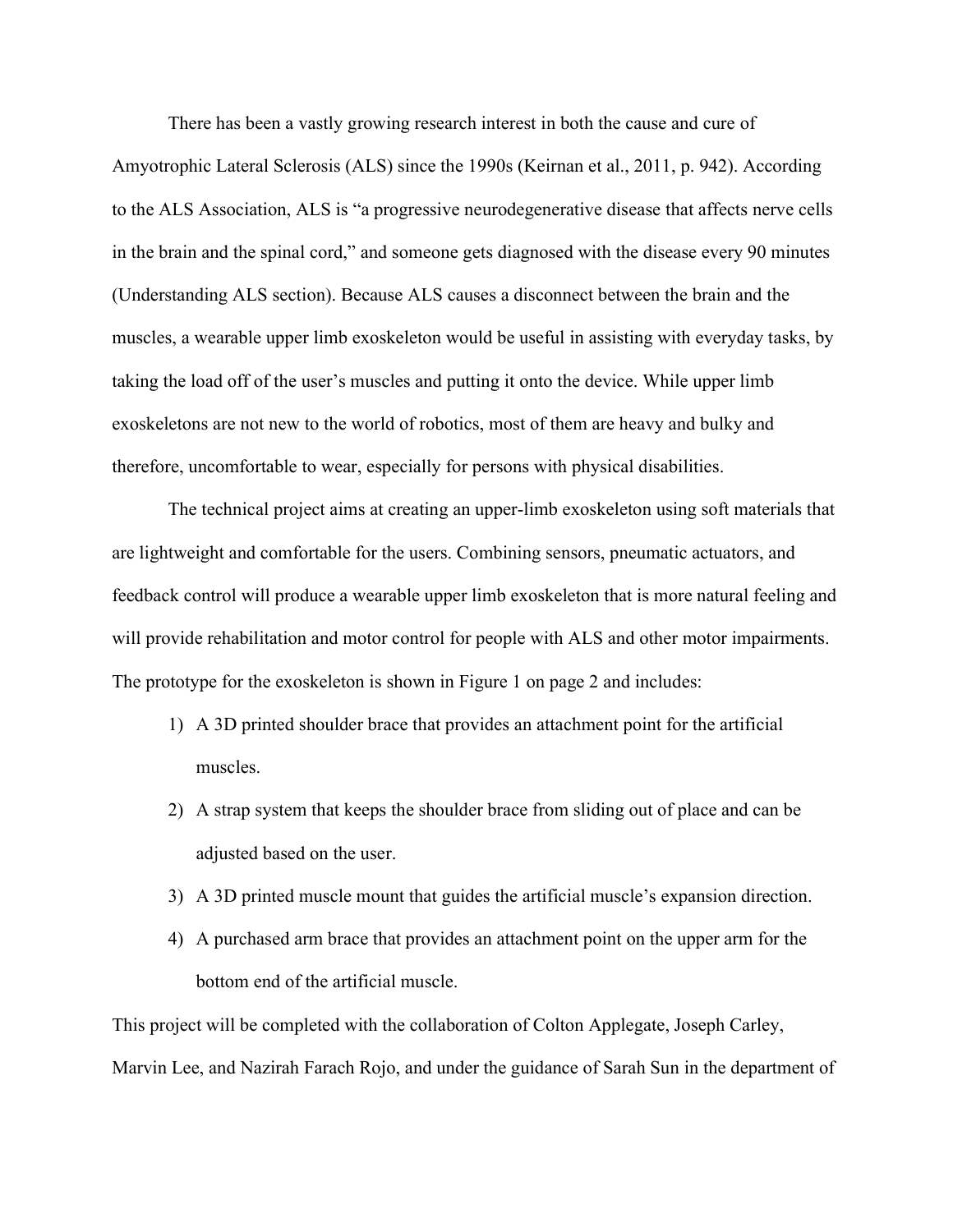Mechanical and Aerospace Engineering. This exoskeleton has the potential to assist users in their everyday lives by supporting their upper-limbs and making it easier to perform intended actions without the assistance of a human caregiver. The use of this exoskeleton and other robots in patient care will hopefully lead to better-quality relationships between patients and their caregivers.



Figure 1: Exoskeleton prototype. Prototype of the exoskeleton designed in the technical project. (Nazari, 2022).

The technical project tightly couples with the STS research project to discover how a wearable exoskeleton, and robots in general, will affect the relationship between patients and caregivers. The socio technical research analyzing the relationship between patients and their caregivers will be illustrated through John Law and Michel Callon's Actor-Network Theory, that analyzes the complex systems between various actors (2009). To add an alternative approach, this relationship will also be discussed using the Social Construction of Technology (SCOT)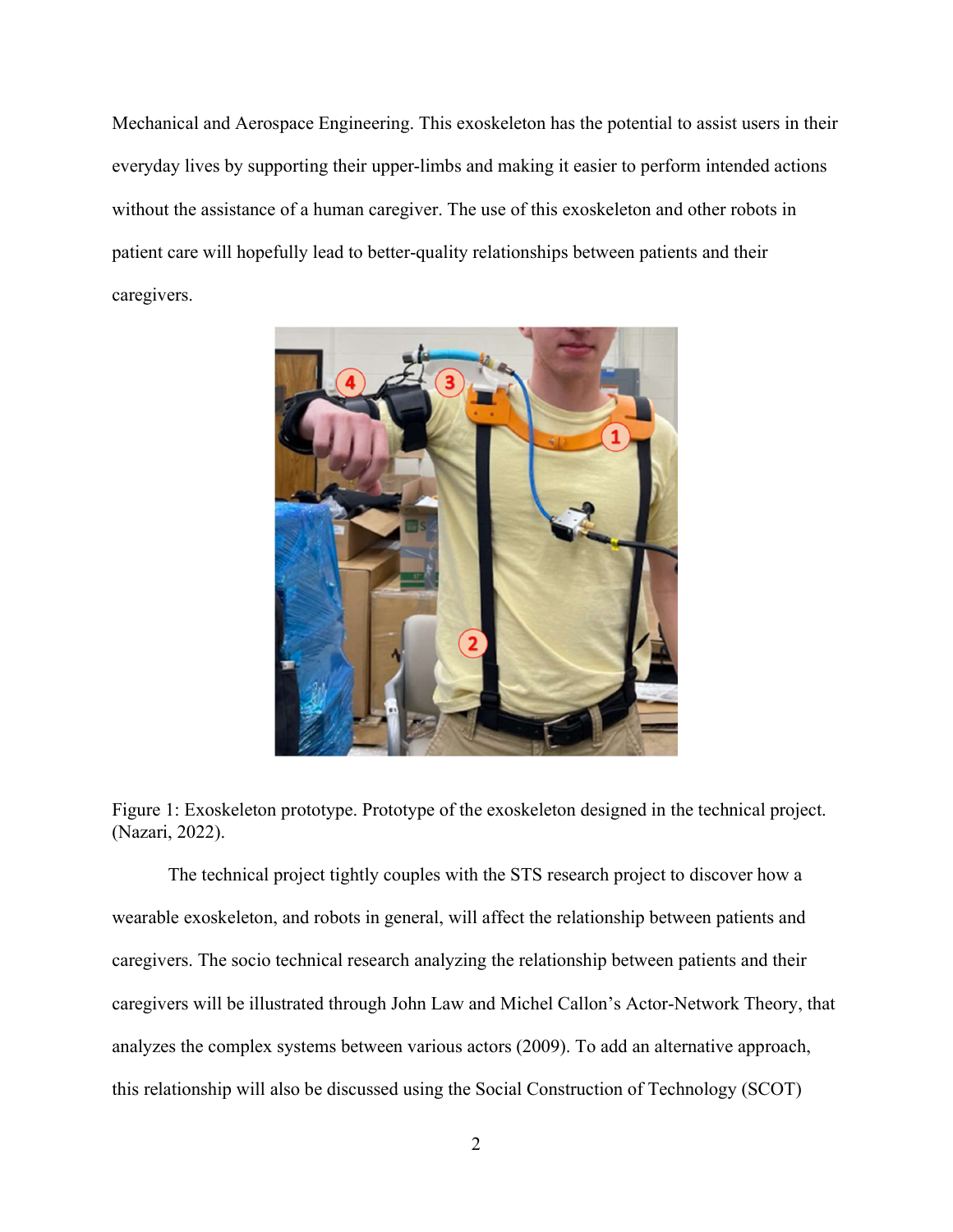developed by Pinch and Bijker (1984) as a tool used to understand the exchanges between technologies and their relevant social groups (p. 414). As health care for the elderly becomes a more prevalent topic and a "gray tsunami" of older individuals outnumbering children approaches, it is important to recognize the impact that technologies like exoskeletons will have on different social groups (Engelhart, 2021).

## WILL ROBOTS IMPROVE THE PATIENT-CAREGIVER RELATIONSHIP?

The STS research aims to determine how the patient-caregiver relationship can be improved to benefit both individuals. In this project, presented in a scholarly paper, the addition of wearable robots and robots more generally will be looked at to see how their presence affects the dynamic between patients and their caregivers. Because this relationship is complex and can have serious effects on people's health and well being, it is crucial to look at all possibilities when introducing robots. This paper will identify the current patient-caregiver relationship and the issues that are involved, analyze the relationship through Actor-Network Theory and the Social Construction of Technology, and look at the introduction of robots into the relationship. While there is a large potential for robots to assist in performing daily activities, being companions, and helping keep people safe, it is also crucial to remember that technologies have serious social implications on the groups that they interact with. The main question that this research is designed to answer is: can robots change the patient-caregiver relationship for the better?

## THE COMPLICATIONS THAT ARISE WITH PATIENT CARE

A caregiver has the ability to provide crucial support to their patients and improve patient lives overall, but there are also downfalls that occur in this relationship. Between the unclear job definition, rigorous workload, and stress put on both groups, the patient-caregiver relationship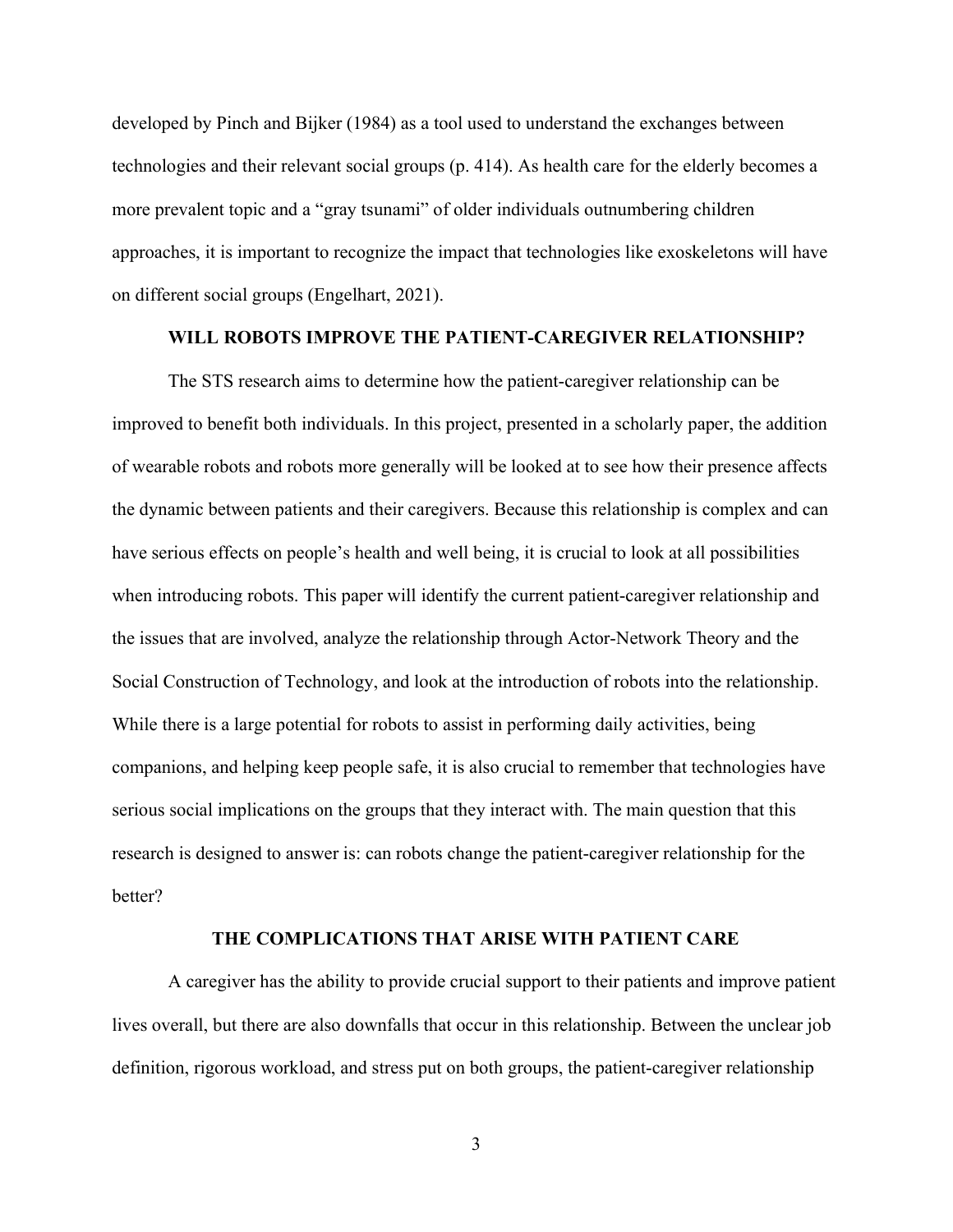has room to progress. The main role of a caregiver is to assist patients with whatever they require. Because this general definition can range from a vast variety of tasks, oftentimes, caregivers are unsure of their role in a patient's life. In an essay discussing the role of caregivers for patients with dementia, Given (2008) and her coauthors express their concern that most caregivers do not have a solid understanding of their job, and they do not know how to access the resources needed to learn about their jobs (p. 115). This uncertainty is thought to cause additional stress to their lives.

In addition to the inability for caregivers to fully understand the tasks that their patients require of them, caregivers also tend to feel overwhelmed from the workload that comes with taking care of elderly and sick individuals (Engelhart, 2021). The combined stress of traditional work and taking care of family or friends "leads to a variety of physical, psychological, and financial consequences for the caregiver" (Swangerg et al., 2006, p. 419). In an article describing the factors that contribute to the quality of life of caregivers, Glozman attempts to understand the effects that taking care of patients with chronic disabilities has on the mental health of caregivers. Because of the workload associated with providing constant care to patients, caregivers are at a high risk for decreased quality of life (Glozman, 2004). They also tend to face emotional stress related to the amount of emotional support needed for their patients. Glozman found that "caregivers suffer a significant burden that threatens their physical and emotional well-being and is detrimental to their health", clearly demonstrating that there is a large issue at stake (2004).

Like many other issues surrounding health care, the COVID-19 pandemic has only added to the enormous stress placed on both caregivers and their patients. With a shortage of care takers in hospitals, patients do not receive the attentiveness that they need and deserve, all while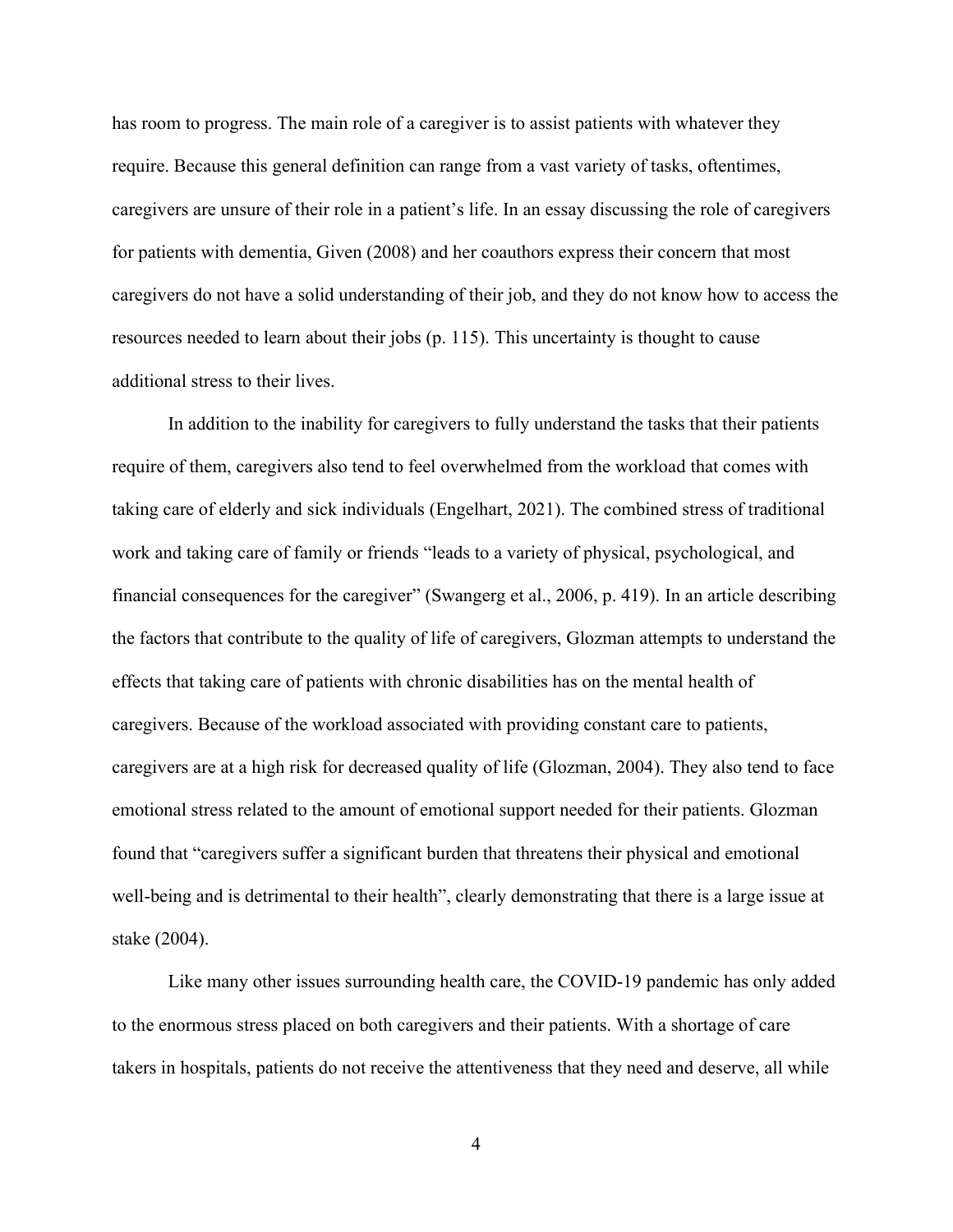the caretakers are working tirelessly to do their jobs (Jacobs, 2022). Andrew Jacobs, an experienced writer in the Health and Science department of the New York Times, attempts to address this issue and demonstrate the domino effects that the pandemic has had on health care workers by interviewing them directly (2022). He found that after all of the countless hours that caregivers have spent trying to save lives, their physical and mental health have started to diminish.

While caregivers are overwhelmed from the workload of taking care of their patients, those patients tend to feel like a burden on others and do not want to have other people taking care of them (Engelhart, 2021). Although there is significant research discussing the work that caregivers perform, McPherson and coauthors focus on the effects of caregiving for the care recipient or patient (2007). It was found that concern about being a burden is not an uncommon feeling in care recipients, especially those who require physical assistance (McPherson et al., 2007). While the issues are different for each individual, both the caregiver and care receiver's issues are intertwined.

#### AN ACTOR-NETWORK THEORY LENS

The patient-caregiver relationship is an important part of the well-being of both groups. John Law and Michel Callon's Actor-Network Theory analyzes the complex systems between various actors (2009). Figure 2 below on page 6 describes the network of patient-caregiver relationships, the motivations behind various actors' actions, and the connections that they have with each other. From a socio-technical perspective, the main motivations of motor control technologies are to improve patient-caregiver relationships and reduce the stress that arises for both groups. Ideas including independence and human connection provide a link between the technologies and human actors in the network. The robot/exoskeleton can provide the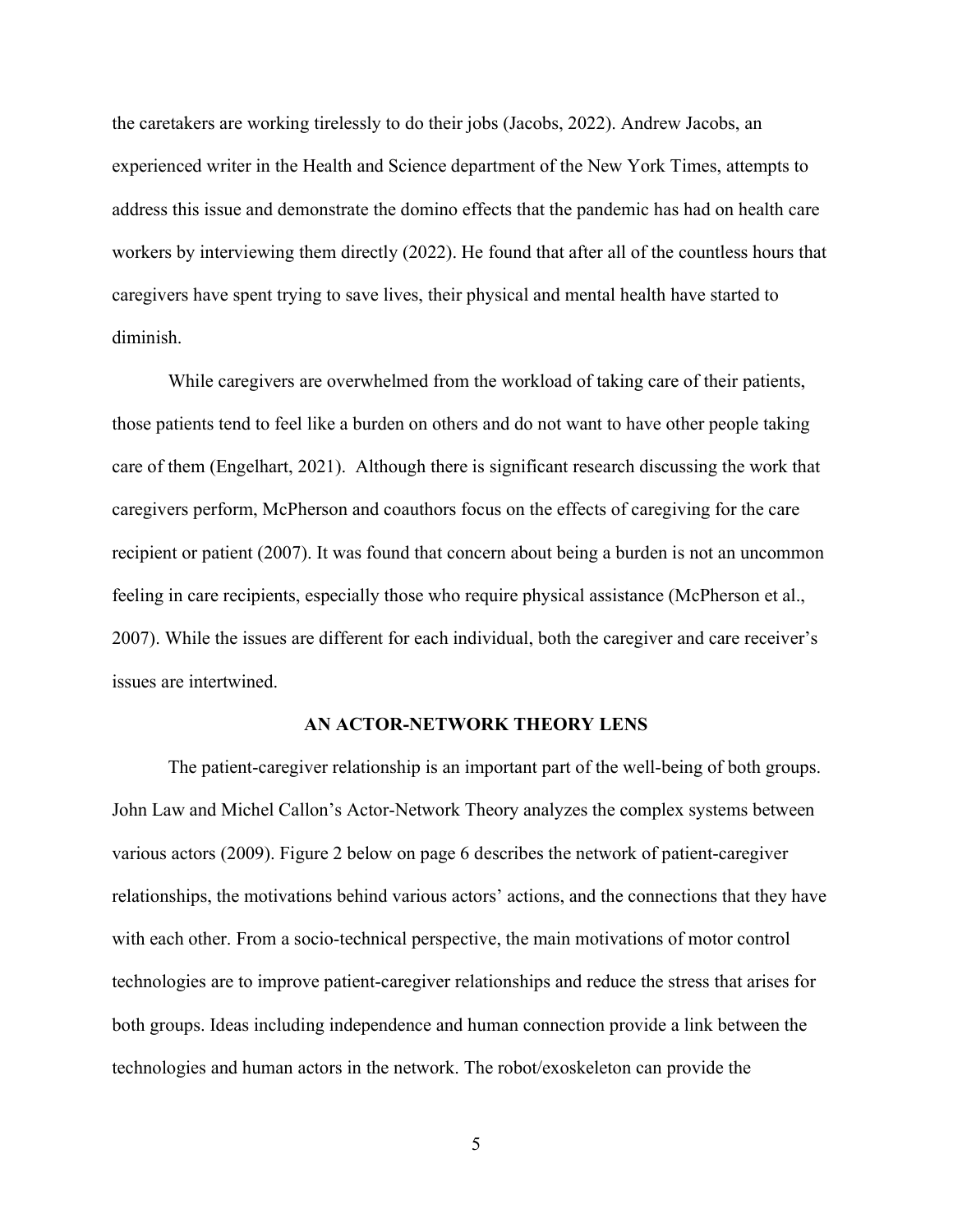independence that patients desire all while relieving the caregivers from performing daily tasks including feeding and picking up objects. By looking at the system of patient-caregiver relationships as a whole and incorporating all of the actors that affect this relationship, the main issues involved can be identified, and eventually these issues can start to be resolved. The goal of this research is to understand how the robots can change the dynamic of caregiving and in turn improve other factors of life including mental health and human connection. While this analysis includes many of the actors involved in the existing patient-caregiver relationship, it is important to note that there may be other connections that arise with the addition of various robots.



Figure 2. Network of patient-caregiver relationships. Visual representation of the connections between actors and motivations. (Nazari, 2022).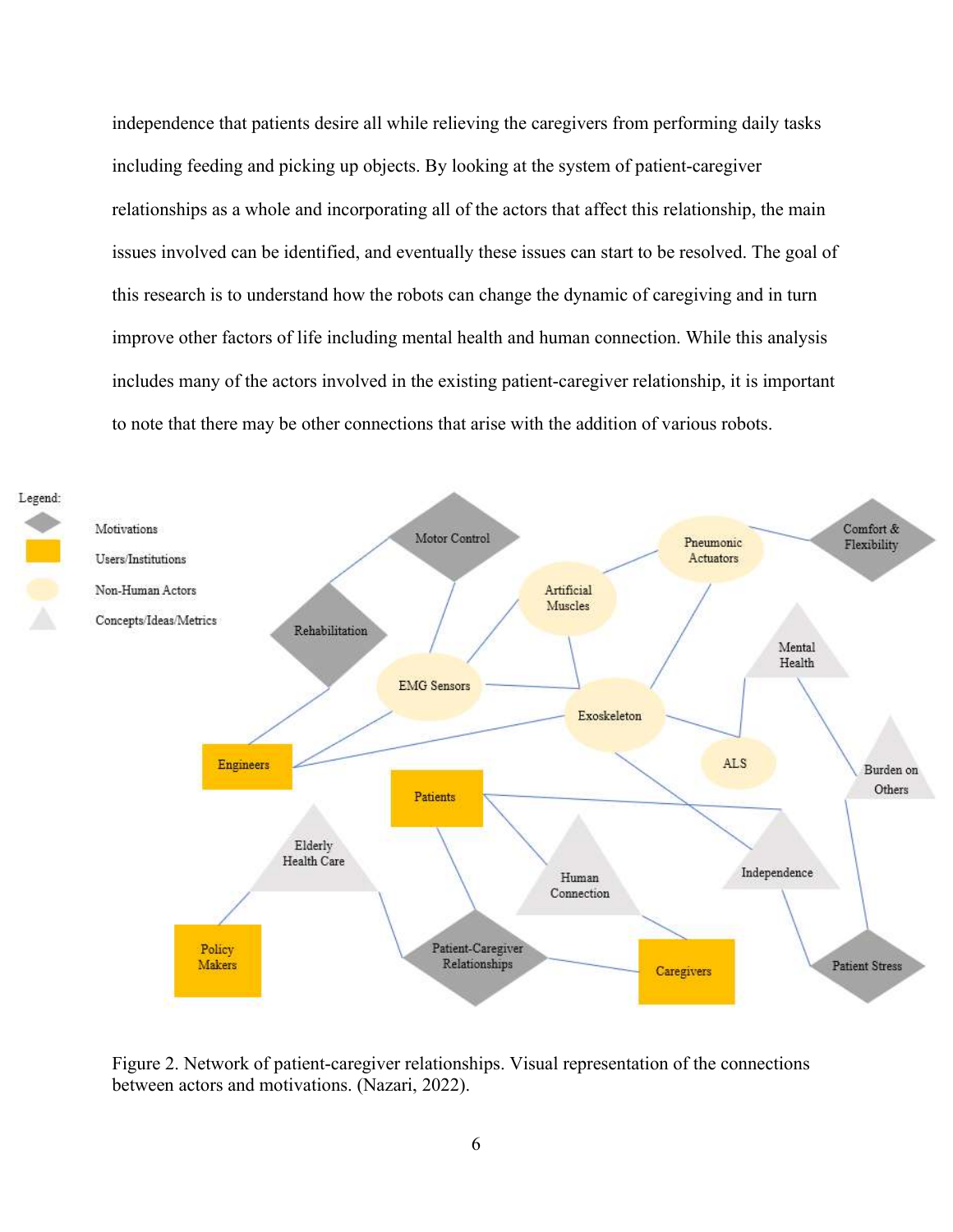### SOCIAL CONSTRUCTION OF ROBOTS ANALYSIS

The Social Construction of Technology (SCOT) developed by Pinch and Bijker (1984) is an approach to understand the exchanges between technologies and their relevant social groups (p. 414). When applied to the issues in patient-caregiver relationships, a clear image of the importance of social groups can be displayed. Figure 3 on page 8 relates the engineer that designs an exoskeleton/robot to the social groups of caregivers, family and friends of patients, patients with lack of motor function, and policy makers. The arrows are pointed in both directions to depict the mutual exchange of information. For the patient, engineers are creating exoskeletons that will assist with muscle control. In order to customize the exoskeleton for the patient's needs, they will need to give feedback to the engineers. The engineers provide family, friends, and caregivers some relief from the tasks they perform to assist patients. By having the robot complete these tasks, caregivers can focus more of their time and energy into developing meaningful relationships with their patients. In turn, the caregivers will help engineers understand what type of tasks are most important and how they can be replaced with the technology. Finally, policy makers work with engineers to make the technology readily available. By highlighting the importance of quality health care for the elderly, policy makers have the ability to push the technologies made by engineers through the design process. In order to address the problems that the STS research is attempting to solve, the engineers must listen to feedback and meet the requirements of the various social groups.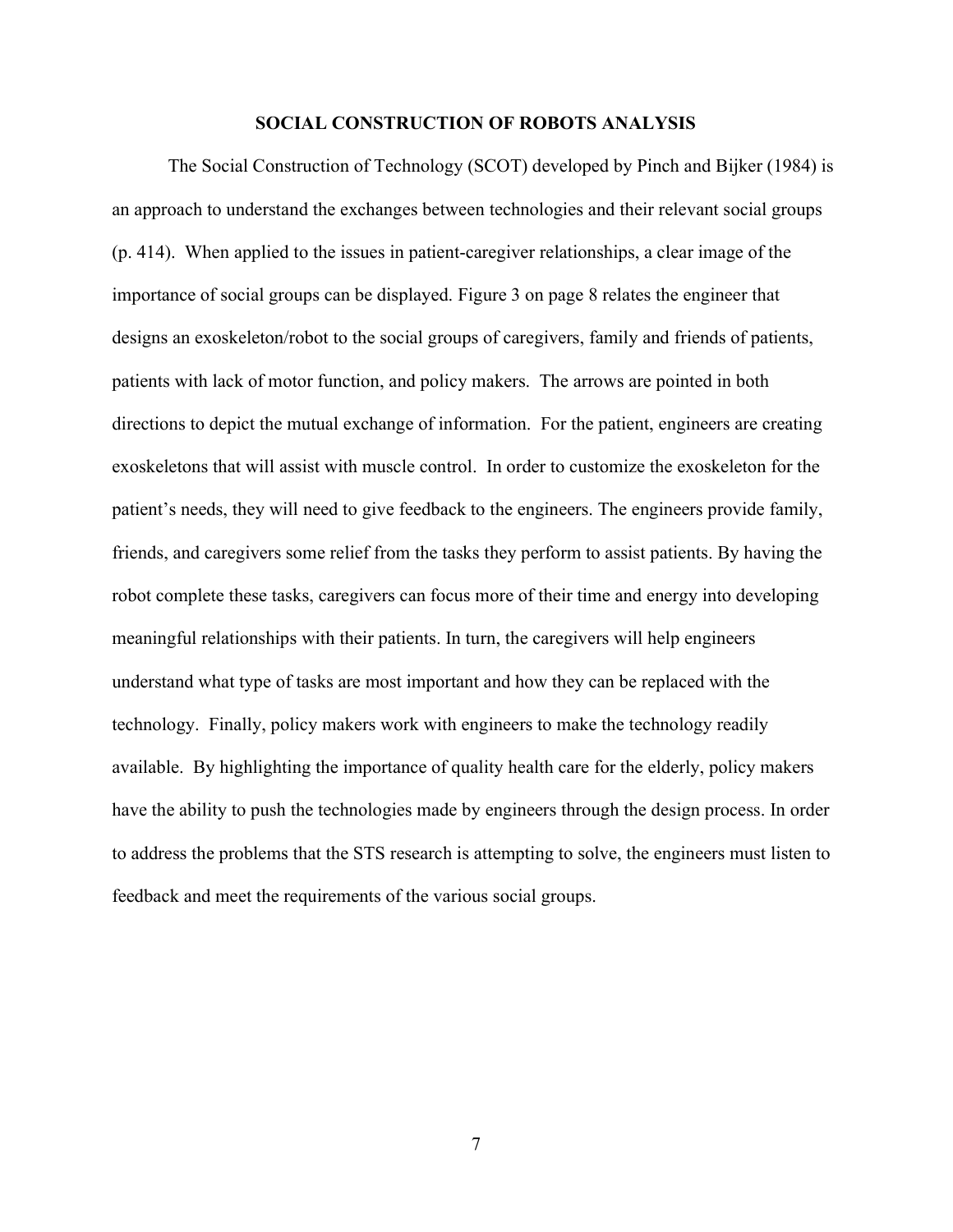

Figure 3: Social construction of exoskeletons. Diagram of the relationships between the engineers and other social groups. (Adapted by Nazari (2022) from Carlson, 2009).

# A WORLD WHERE ROBOTS ASSIST CAREGIVERS

The rise in the field of robotics has more recently started to affect the healthcare industry. As the elderly population expands and the COVID-19 pandemic persists, health care workers and caregivers are being loaded with tiresome work with not enough staff to maintain healthy work lives. This results in an increase in the amount of robots in the medical world, and the addition of these robots can provide serious improvements to various aspects of patient care. Specifically in cases regarding patients with cognitive impairments, more resources can be allocated to patients with more severe conditions that may require assistance from a human caregiver (Koutentakis, 2020).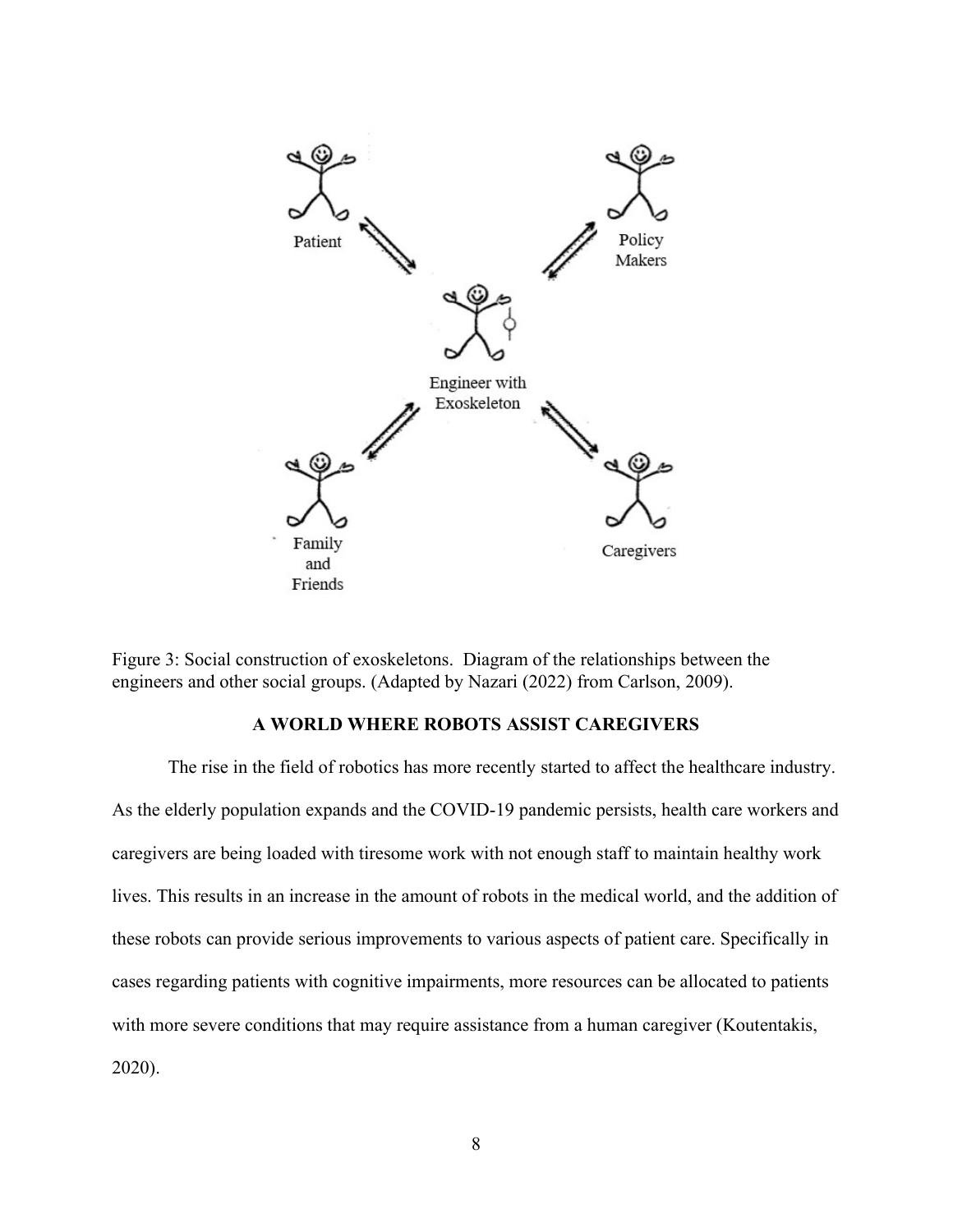## SOCIAL ROBOTS FOR EMOTIONAL SUPPORT

There are various types of robots that could help improve the patient-caregiver relationship. Social robots are now a mechanism for elderly people to receive aid both mentally and physically. Many elderly people often feel lonely, and these robots offer emotional support. The thought behind this idea is to create companions for this population without causing additional stress for caretakers and healthcare workers (Moise, 2018). Loneliness in the elderly population has been an issue for a long time. These people do not want to "bother" their family and caretakers with annoying and inconvenient tasks or feel like a burden on them. Koutentakis and coauthors from the department of psychiatry at Massachusetts General Hospital and Harvard Medical School believe that social robots will have positive effects on the quality of life of both the patients using them and their caregivers (2020). They discuss the possibilities that their own socially assistive robot has for patients and caregivers by highlighting the need to create robots that are capable of meeting the desires of the patients. The robot is user centered in order to provide patients and caregivers the most rewarding experience (Koutentakis, 2020). Robots have the ability to provide independence for the elderly population, especially those who are living autonomously but still need extra support, both physically and emotionally. So if robots offer care that is believed to be falling short, why is there a concern in the use of robots for the elderly?

#### UNINTENDED CONSEQUENCES OF SOCIAL ROBOTS

The unintended consequences associated with bringing social robots into homes can include robots' inability to feel emotions and users assuming false intelligence from their robots (Engelhart, 2021). Because robots do not have any emotions, elderly people will often be upset by their lack of compassion. In one particular study, subjects told a personal story to their robot,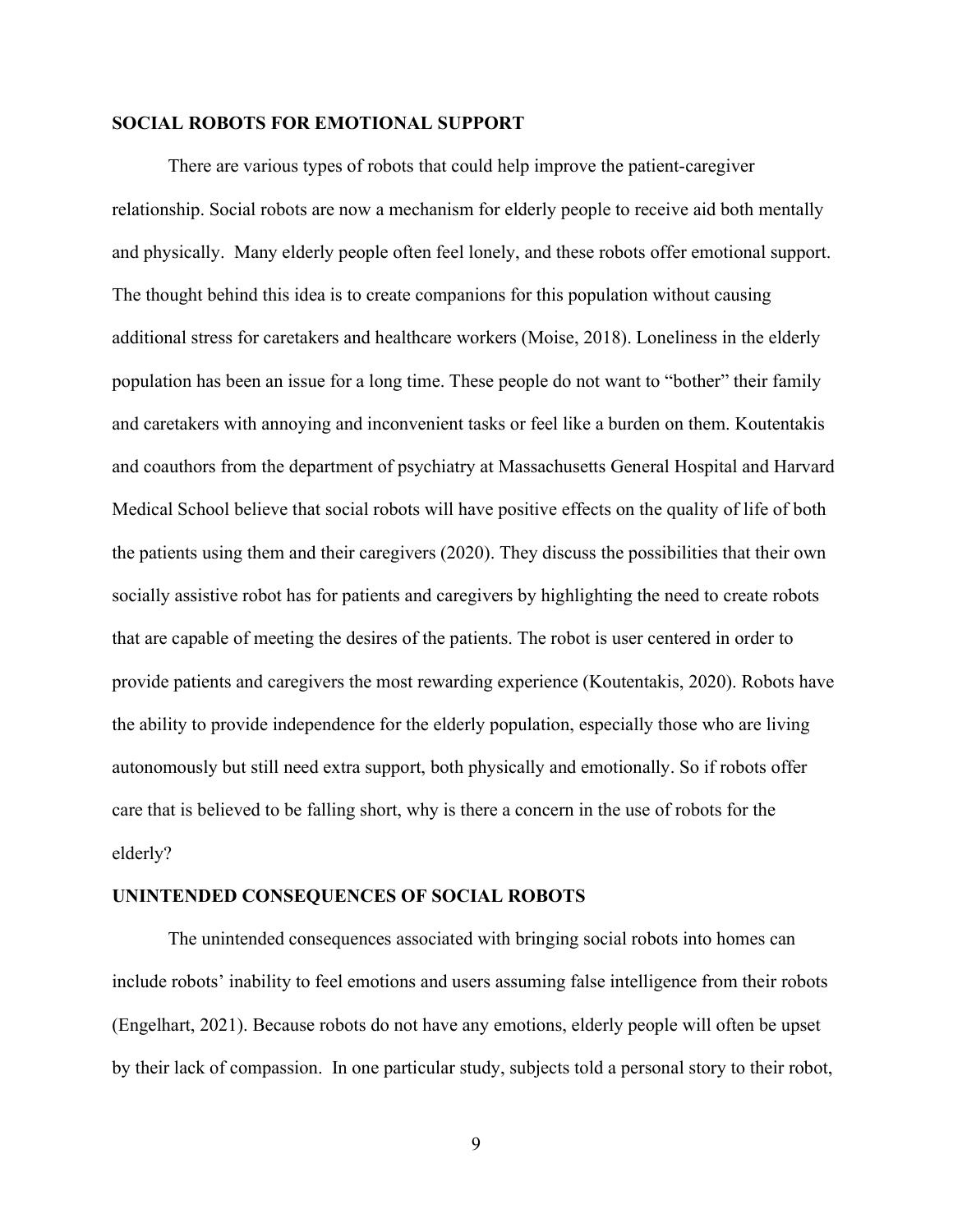and the robot turned away from them. As a result of this, "the subjects were hurt by the robot's pantomime of human indifference, which briefly masked its essential inability to feel" (Engelhart, 2021, para. 38). Users also tend to assume things about their robot's intelligence. When the robots provide a response that makes users happy, they believe that the response was out of complete understanding, but in reality, the response is random. Because the users' "expectations are inflated…, then eventually the disappointments will come" (Engelhart, 2021, para. 41). While these circumstances are definitely concerning and should be taken seriously, the potential for these robots to alleviate some stress from caretakers and patients should also be noted.

# PHYSICAL ROBOTS FOR PATIENT CARE

Physical robots, including wearable exoskeletons, provide a different sense of aid to patients and their caregivers. Caregivers believe that if robots can provide help in the physical aspects of patient care, they will then be able to focus on other, more important, parts of their relationships with their patients and even lessen the strain that caregiving can produce on both parties (Wang et al., 2017, p 74). Rather than worrying about feeding patients or helping them with other everyday tasks, caregivers can shift their mindset to be oriented on the emotional parts of their job and help to decrease the sense of loneliness that these patients tend to go through. While the main goal of social robots is to offer company and emotional support to users, physical robots offer support by physically assisting users with motor impairments to complete their intended actions.

In order to analyze the effectiveness of robots on decreasing loneliness and improving the patient-caregiver relationship, it is crucial to include the subjects themselves in the research.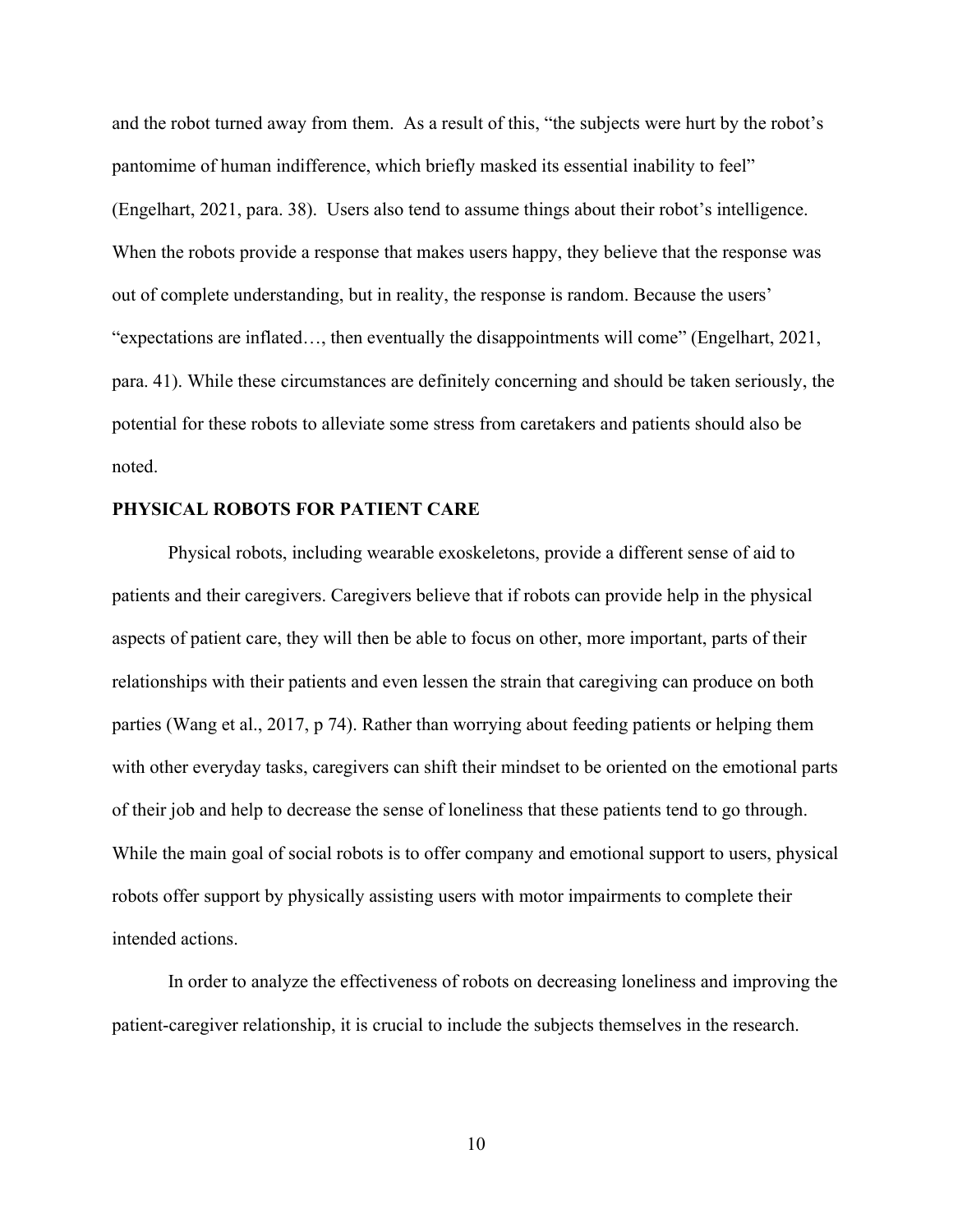Robots must be accepted by the users in order to be successful, and by including patients in their own research, the acceptance of specific robots into everyday routines can be found (Koutentakis, 2020). Most current research on robots for the elderly fails to include the subjects which causes inappropriate assumptions about the efficiency that technologies provide for the patient (Engelhart, 2021). There is great potential for the use of robots in social and physical care for the elderly, but only if done in an appropriate manner. By including elderly people in their own research studies and asking them what they believe is effective, robots will prove to be an asset in the health care department. While they cannot replace genuine human connections, they can offer support for both the users and the caregivers who can then focus on having more meaningful connections with their patients.

### THE FUTURE OF ROBOTS ASSISTING CAREGIVERS

 In order to fully encompass the potential that robots hold in improving the patientcaregiver relationship, many other circumstances need to be analyzed. As previously mentioned, there are always unintended consequences when new technologies are introduced, and in order to avoid adding more harm into these relationships, the introduction of robots needs to be well planned out. This includes taking a deeper look into the interactions that caregivers have had with robots in the past and also making sure that the research done includes the patients themselves. In the paper "Robot Caregiver or Robot-Supported Caregiving?" Pfadenhauer and Dukat (2015) argue that "what a technology actually is can be decided only when it is applied" (p. 393). In order to benefit from social robots, caregivers must work with them to provide the best level of support to their patients. This might come from having a caregiver present with the robot, at least in the introductory phase, to guide patients and make them feel more comfortable.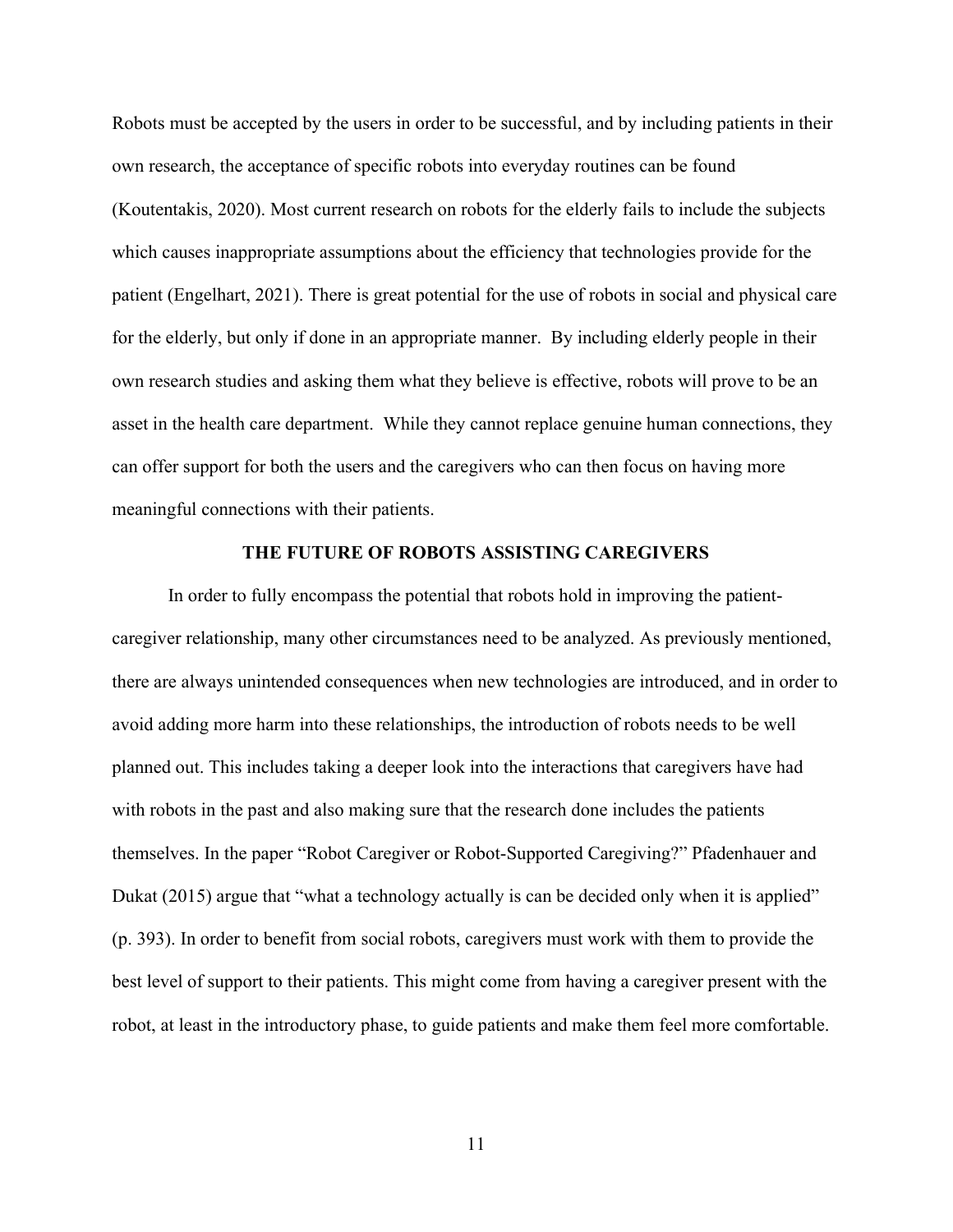After looking at the potential improvements that robots bring to the patient-caregiver relationship, it is quite obvious that there is a promising solution to the issues that have arised. In the future, research centered around subject feedback of robots in clinical settings would be most appropriate in providing engineers, patients, and caregivers the best chance at a strong, healthy relationship. Overall, the patient-caregiver relationship is a complex web that can be affected by many different factors. Robots can provide this relationship with more opportunities that will revolutionize the mental and physical health of both individuals.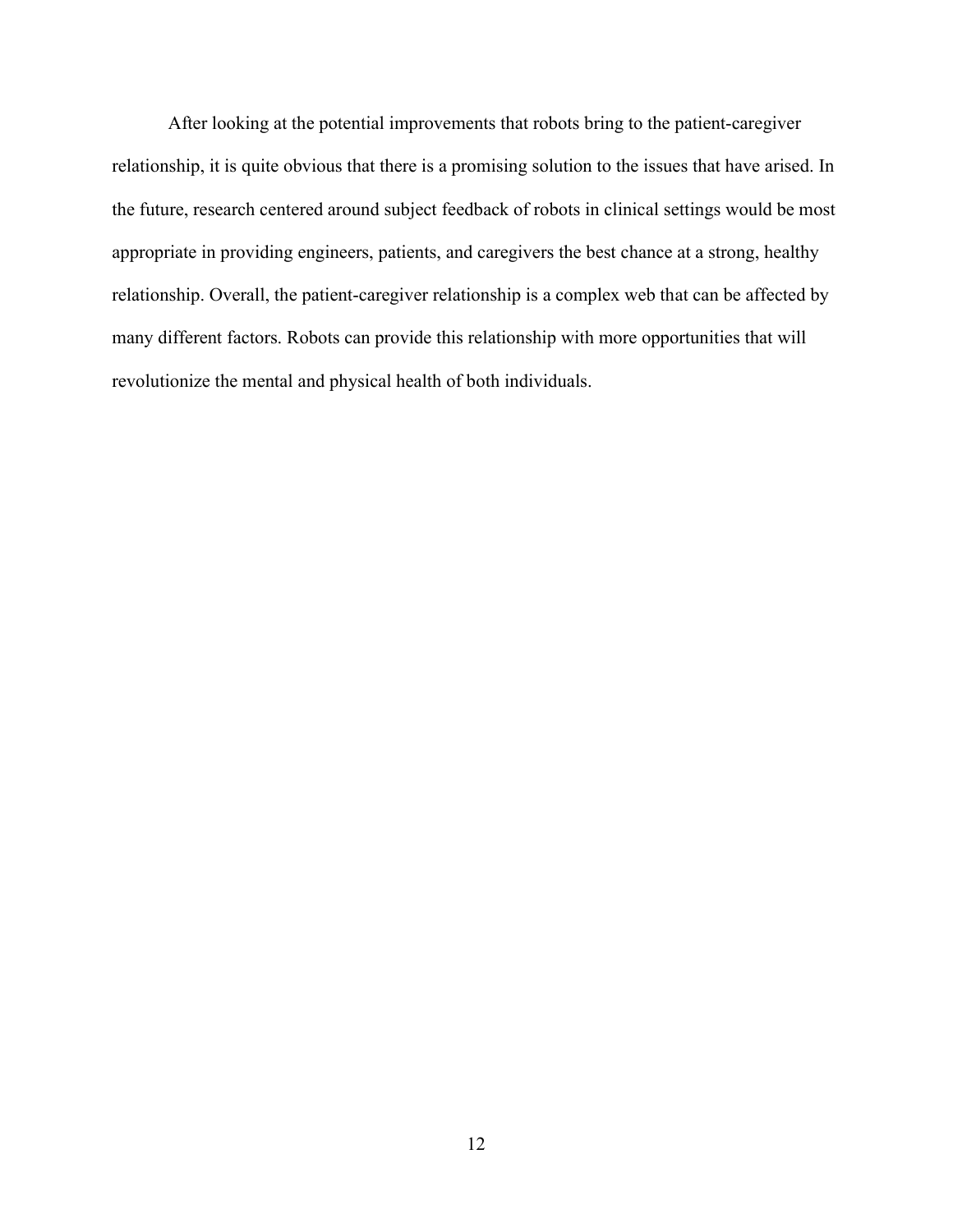#### **REFERENCES**

- Bijker, W. E., & Pinch, T. J. (1984). The social construction of facts and artifacts: Or how the sociology of science and the sociology of technology might benefit each other. Social Studies of Science, 14, 399–441. https://doi.org/10.1177/030631284014003004
- Engelhart, K. (2021). What robots can-and can't-do for the old and lonely. The New Yorker. https://www.newyorker.com/magazine/2021/05/31/what-robots-can-and-cant-do-for-theold-and-lonely
- Given, B., Sherwood, P.R., & Given, C.W. (2008). What knowledge and skills do caregivers need. Journal of Social Work Education, 44(3), 115-123. https://doi.org/10.5175/JSWE.2008.773247703
- Glozman, J.M. (2004). Quality of life of caregivers. Neuropsychology Review, 14(4), 183-196. https://doi.org/10.3389/fphys.2015.00372
- Jacobs, A. (2022). A shrinking band of southern nurses, neck-deep in another covid wave. The New York Times. https://www.nytimes.com/2022/01/23/health/covid-mississippinurses.html?searchResultPosition=4
- Jóhannesson, G. T., & Bærenholdt, J.O. (2009). Actor-network theory/network geographies. In R. Kitchin & N. Thrift (Eds.). International Encyclopedia of Human Geography. (pp. 15-19). Elsevier.
- Kiernan, M., Vucic, S., Cheah, B., Turner, M., Eisen, A., Hardiman, O., Burrell, J., & Zoiny, M. (2011). Amyotrophic lateral sclerosis. The Lancet, 377(9769), 942-955. https://doi.org/10.1016/S0140-6736(10)61156-7.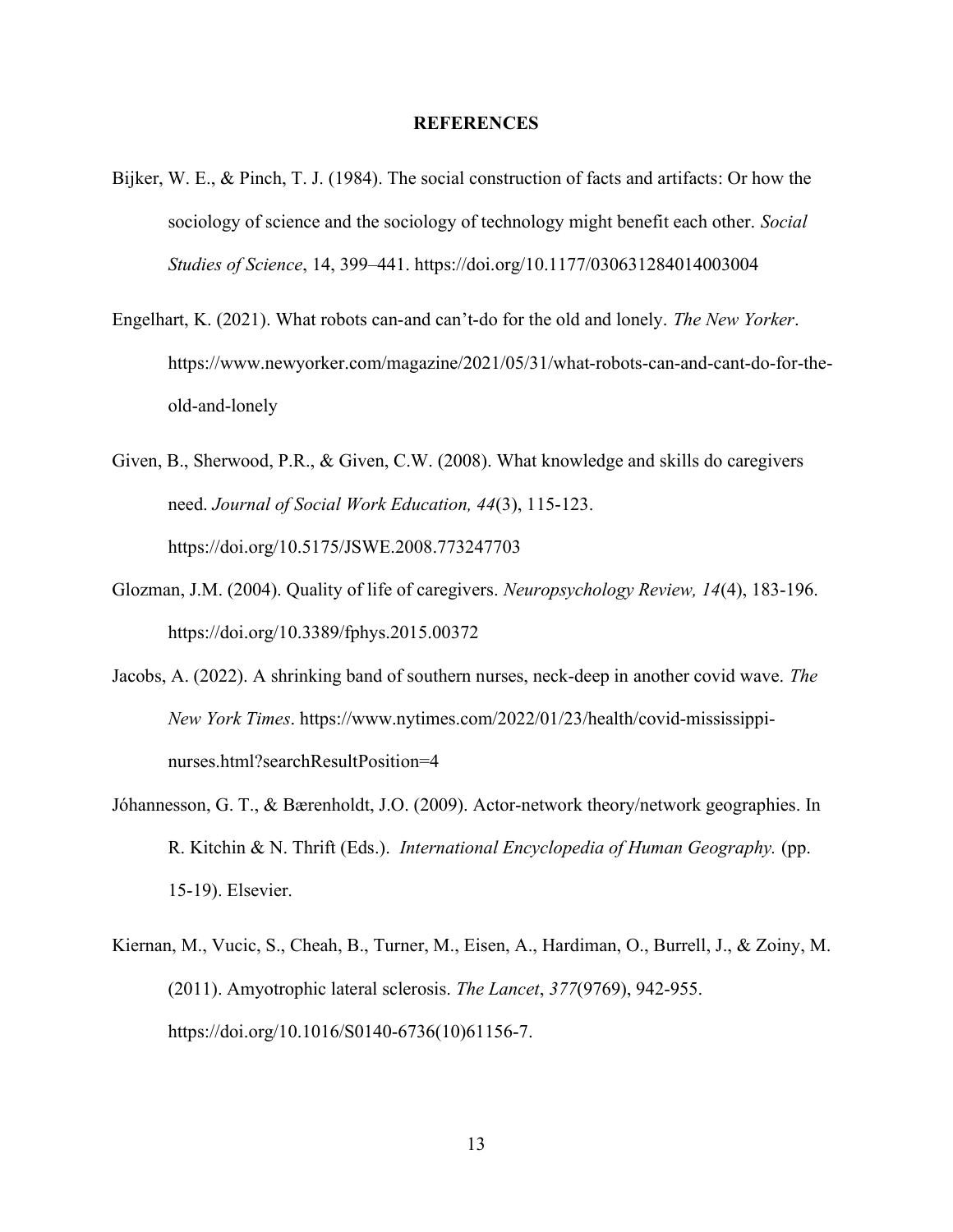- Koutentakis, D., Pilozzi, A., & Huang, X. (2020). Designing socially assistive robots for alzheimer's disease and related dementia patients and their caregivers: Where we are and where we are headed. *Healthcare*, 8(73). https://doi.org/10.3390/healthcare8020073
- McPherson, C., Wilson, K., & Murray, M. (2007). Feeling like a burden to others: a systematic review focusing on the end of life. Palliative Medicine, 21(2), 115-128. https://doi.org/10.1177/0269216307076345
- Moise, I. (2018, May 28). For the elderly who are lonely, robots offer companionship. Wall Street Journal. https://on.wsj.com/3kvnYDU
- Nazari, Isabella. (2022). Exoskeleton prototype. [Figure 1]. STS Research Paper: How robots change the patient-caregiver relationship (Unpublished undergraduate thesis). School of Engineering and Applied Science, University of Virginia. Charlottesville, VA.
- Nazari, Isabella. (2022). Network of patient-caregiver relationships. [Figure 2]. STS Research Paper: How robots change the patient-caregiver relationship (Unpublished undergraduate thesis). School of Engineering and Applied Science, University of Virginia. Charlottesville, VA.
- Nazari, Isabella. (2022). Social construction of exoskeletons. [Figure 3]. STS Research Paper: How robots change the patient-caregiver relationship (Unpublished undergraduate thesis). School of Engineering and Applied Science, University of Virginia. Charlottesville, VA.
- Pfadenhauer, M. & Dukat, C. (2015). Robot caregiver or robot-supported caregiving?. International Journal of Social Robotics, 7(3), 393-406. https://doi.org/10.1007/s12369- 015-0284-0